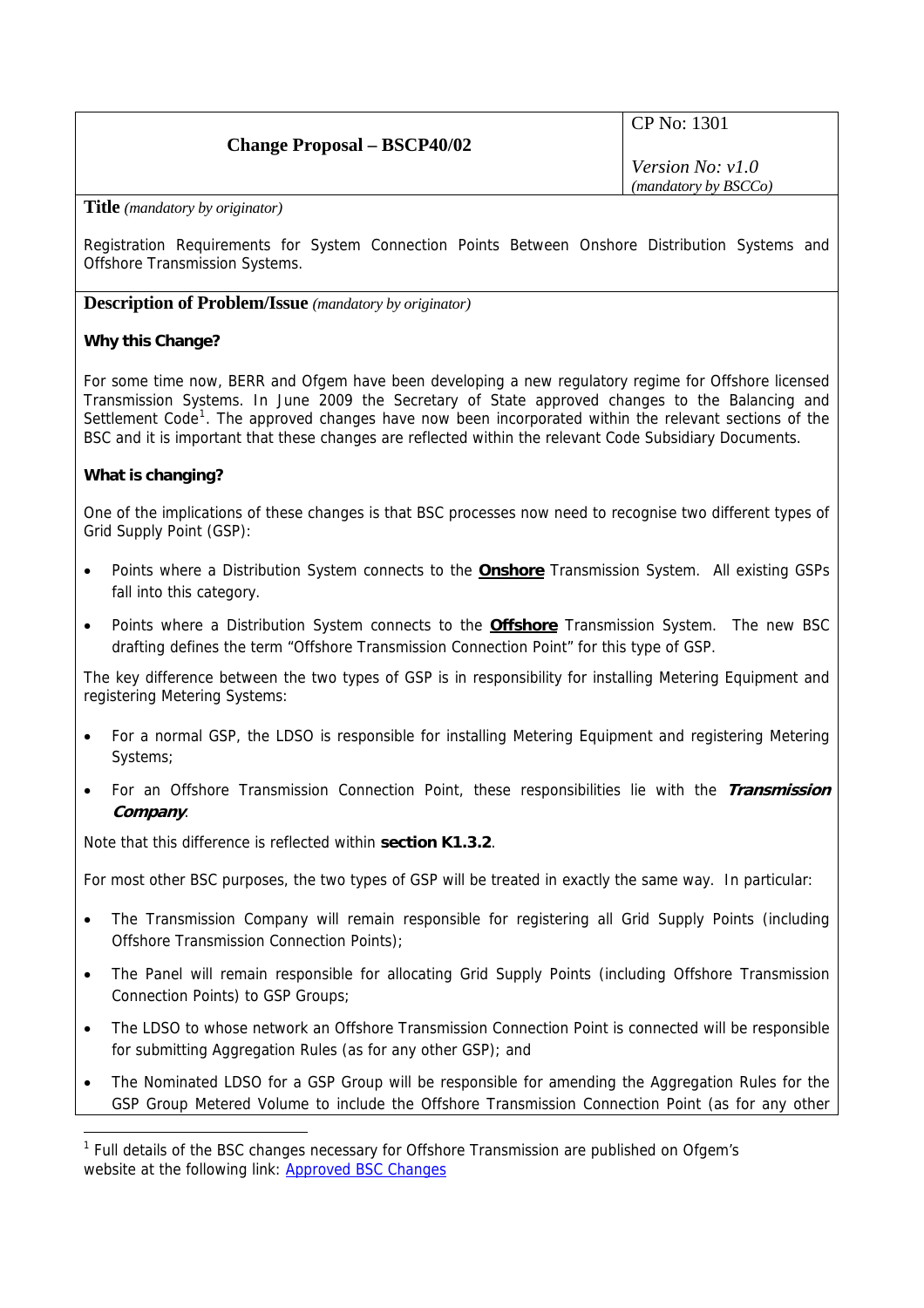GSP).

### **Proposed Solution** *(mandatory by originator)*

The following Code Subsidiary Documents need to be amended in order to reflect the above changes:

- 1. **BSCP25**[2](#page-0-1)  **(section 4.3.15)** should be amended to require the Transmission Company to install Metering Equipment and register Metering Systems for Offshore Transmission Connection Points (unlike other GSPs, where the responsibility lies with the LDSO).
- 2. **BSCP75**[3](#page-0-2) **(section 4.1.6)** should be updated to include a section that will explain that the term Grid Supply Point (as used in the BSC and in BSCP75) will include Offshore Transmission Connection Points i.e. points at which the Offshore Transmission System connects to an onshore Distribution System. In addition the redline text should explain that the process for submitting Aggregation Rules for Offshore Transmission Connection Points will be the same as for other Grid Supply Points.
- 3. **Central Registration Agent User Requirements Specification**: The Transmission Company can register metering systems in the current system, and so there will be no system changes for this CP. However the CRA URS will need to be amended to reflect that the Transmission company can register metering systems for GSPs. This will be achieved as follows:
	- Amend the CRA to reflect the fact that CRA-1007<sup>[4](#page-0-3)</sup> & CRA-1031<sup>[5](#page-0-4)</sup> can originate from Transmission Company for Offshore GSPs
	- CRA-F034 Change to documentation to include System Operator in those allowed to register Metering system details for GSPs

### **Justification for Change** *(mandatory by originator)*

Changes to BSCP25 and BSCP75 are required in order to ensure that the BSC changes, which were approved by the Secretary of State, are reflected within the Code Subsidiary Documents. This will prevent confusion and help to ensure that the Code requirements can easily be met.

 $\overline{a}$ 

<sup>&</sup>lt;sup>2</sup> Registration of Transmission System Boundary Points, Grid Supply Points, GSP Groups and Distribution Systems Connection Points

<sup>&</sup>lt;sup>3</sup> Registration of Meter Aggregation Rules For Volume Allocation Units

<sup>4</sup> Receive Boundary Point and System Connection Point Data

<sup>&</sup>lt;sup>5</sup> Receive Metering System Data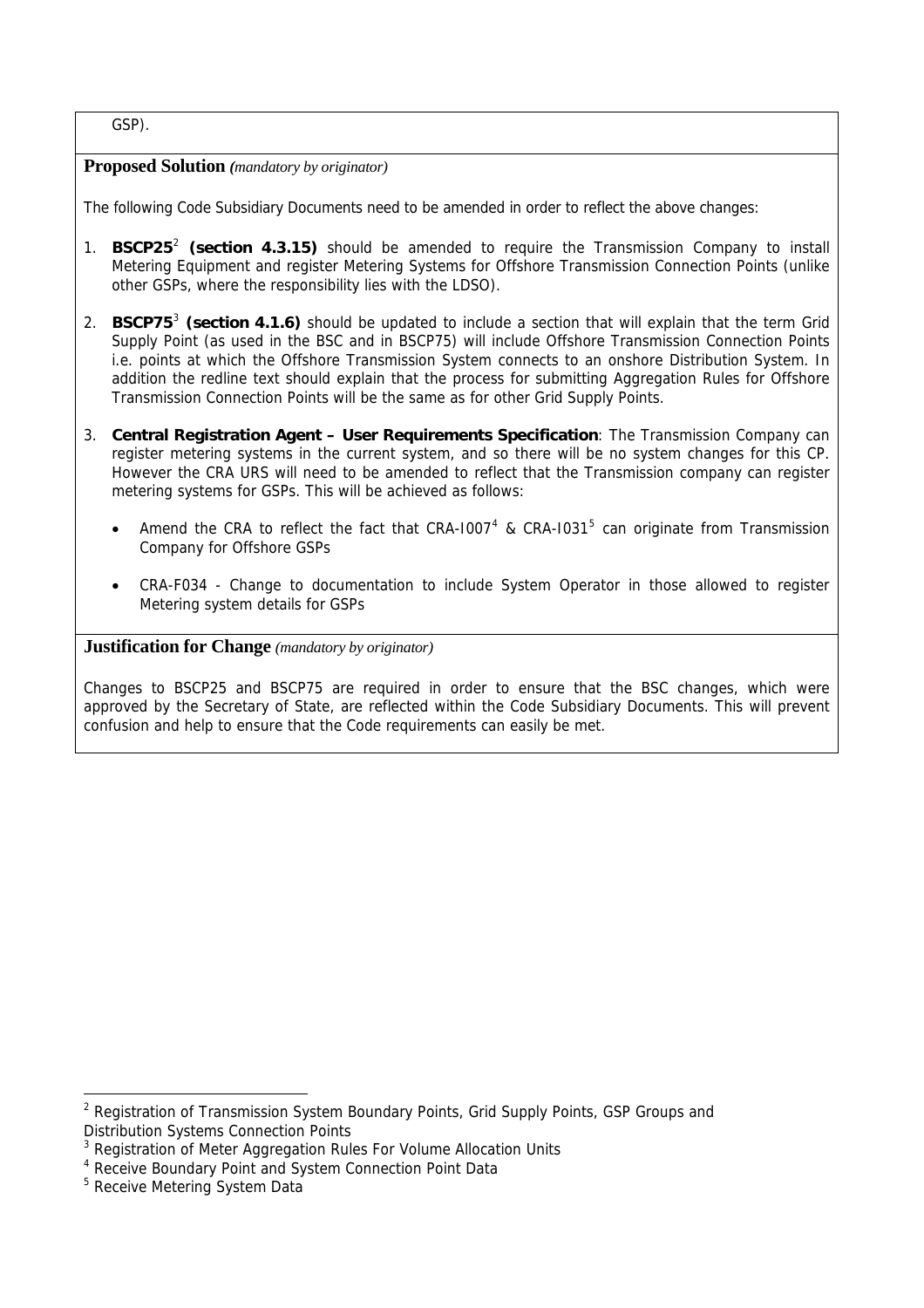**To which section of the Code does the CP relate, and does the CP facilitate the current provisions of the Code?** *(mandatory by originator)* 

**Section B** 'The Panel' **Section C 'BSCCo and its Subsidiaries' Section F 'Modification Procedures' Section H** 'General' **Section K** 'Classification and Registration of Metering Systems and BM Units' **Section X** 'Definitions and Interpretation'

The proposed changes will ensure that there is consistency between the Code and Code Subsidiary Documents. In addition, this CP will facilitate the provisions of the Code by incorporating the proposed changes into the Subsidiary Documents.

### **Estimated Implementation Costs** *(mandatory by BSCCo)*

ELEXON man days/costs and timeframe: 4 days<sup>[6](#page-2-0)</sup>, equivalent to £880.

BSC Agent costs and timeframe: 1 day, equivalent to £700

**Configurable Items Affected by Proposed Solution(s)** *(mandatory by originator)* 

## **BSC Documentation Related Changes:**

BSCP25 'Registration of Transmission System Boundary Points, Grid Supply Points, GSP Groups and Distribution Systems Connection Points vs.8.0

BSCP75 'Registration of Meter Aggregation Rules For Volume Allocation Units' vs.3.0

# **BSC System Related Changes:**

Central Registration Agent URS<sup>[7](#page-2-1)</sup>

**Impact on Core Industry Documents or System Operator-Transmission Owner Code** *(mandatory by originator)* 

None

**Related Changes and/or Projects** *(mandatory by BSCCo)*

N/A

# **Requested Implementation Date** *(mandatory by originator)*

February 2010

## **Reason:**

 $\overline{a}$ 

Next available release date.

<span id="page-2-0"></span><sup>6</sup> Man days and costs involve updating of internal procedures and guidance notes as well as implementing the document changes.

<span id="page-2-1"></span><sup>7</sup> This is a Category 2 item so no redlining will be provided as part of this CP. The redline changes will be produced once the CP is approved.